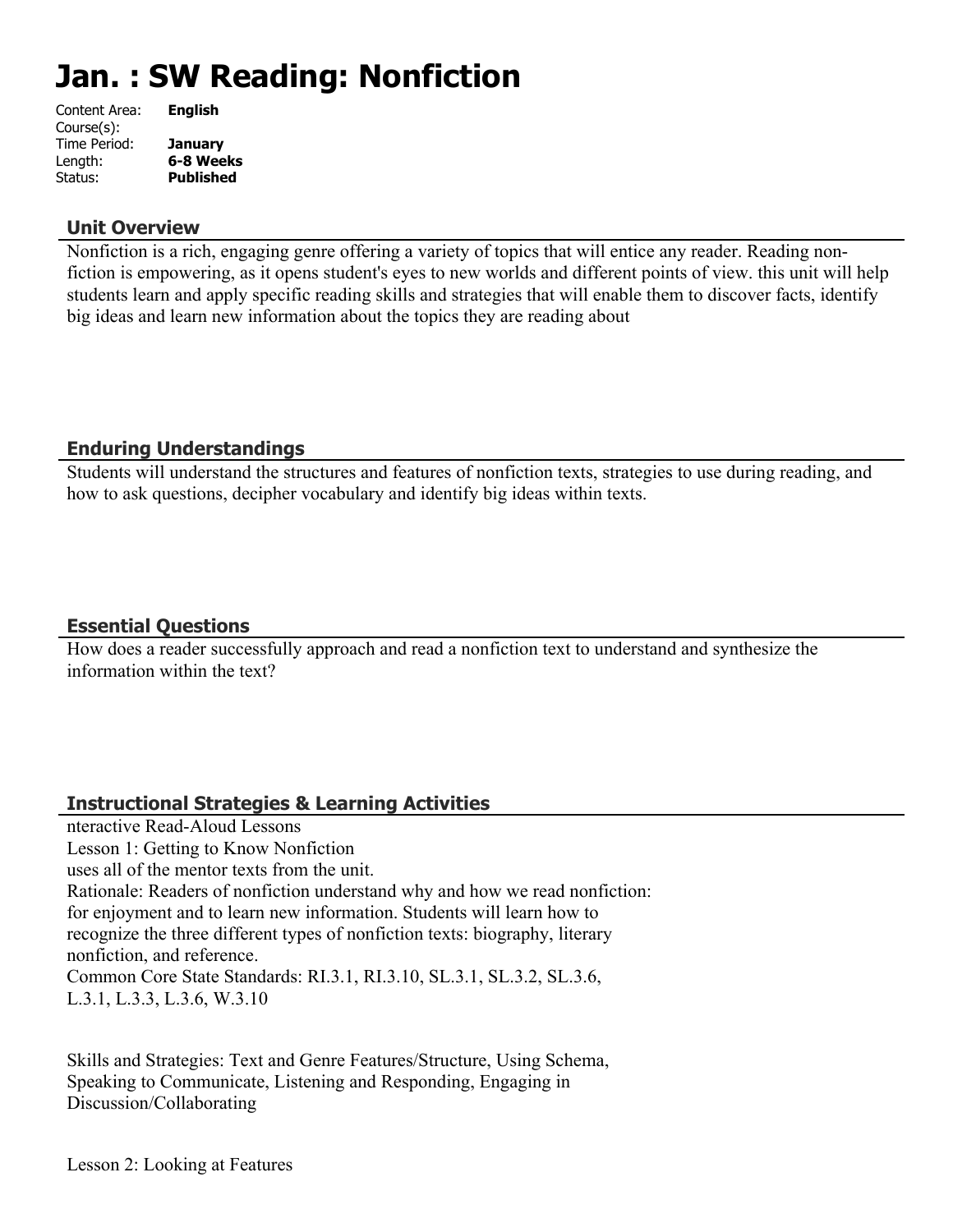uses Chimpanzees by Katie Marsico.

Rationale: Readers of nonfiction navigate the text and visual details to make meaning. Students will learn how to identify common nonfiction text features and use them to sort information and learn where to find answers to questions they generate.

Common Core State Standards: RI.3.1, RI.3.5, RI.3.7, RI.3.10, SL.3.1, SL.3.2, SL.3.6, L.3.1, L.3.3, L.3.6, W.3.10

Skills and Strategies: Text and Genre Features/Structure, Determining Importance, Speaking to Communicate, Listening and Responding, Engaging in Discussion/Collaborating

Lesson 3: Fiction vs. Nonfiction

uses A Butterfly Is Patient by Dianna Hutts Aston.

Rationale: Readers of nonfiction read, think, question, and reread to make connections and deepen their understanding. Students will discover that nonfiction reading is often a slower, more deliberate process than reading fiction.

Common Core State Standards: RI.3.1, RI.3.5, RI.3.7, RI.3.10, SL.3.1, SL.3.2, SL.3.4, SL.3.6, L.3.1, L.3.3, L.3.6, W.3.10

Skills and Strategies: Using Schema, Questioning, Determining Importance, Speaking to Communicate, Listening and Responding, Engaging in Discussion/ Collaborating

Lesson 4: Organization Is the Key!

uses Look to the North: A Wolf Pup Diary by Jean Craighead George.

Rationale: Readers notice how writers organize their texts to communicate ideas. Students will learn how knowing

the text structure of a nonfiction text can help them identify important information in the text and enhance their

understanding.

Common Core State Standards: RI.3.1, RI.3.3, RI.3.4, RI.3.7, RI.3.8, RI.3.10, SL.3.1, SL.3.2, SL.3.6, L.3.1, L.3.3, L.3.6, W.3.10

Skills and Strategies: Visualizing, Making Inferences, Text and Genre Features/Structure, Speaking to Communicate, Listening and Responding, Engaging in Discussion/Collaborating

Lesson 5: What's the Problem?

uses Snowflake Bentley by Jacqueline Briggs Martin.

Rationale: Readers know that text structures help them focus on key ideas. Students will continue to explore how nonfiction text structures help readers determine important information and deepen their understanding of a topic or subject.

Common Core State Standards: RI.3.1, RI.3.2, RI.3.4, RI.3.8, RI.3.10, SL.3.1, SL.3.2, SL.3.6, L.3.1, L.3.3, L.3.6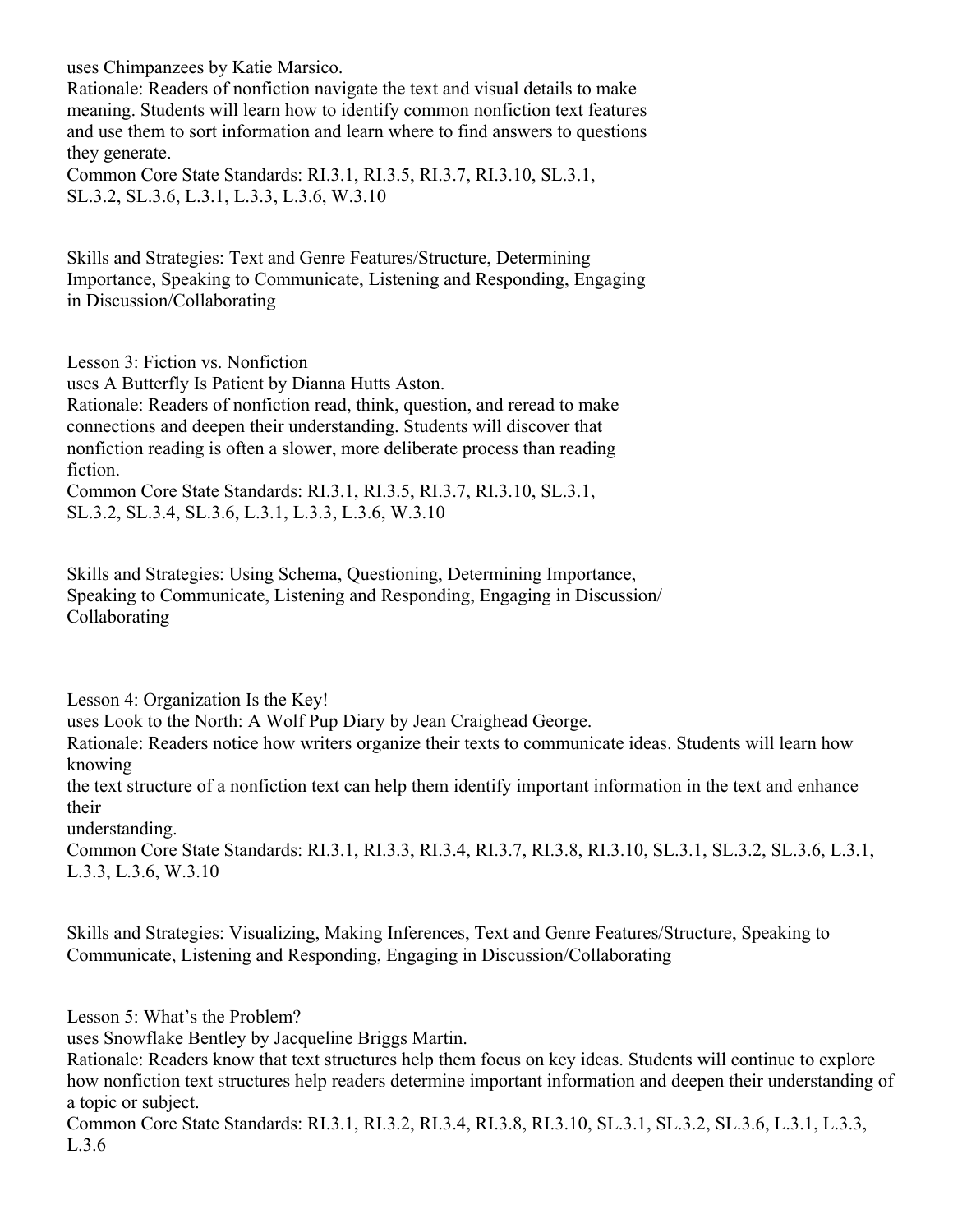Skills and Strategies: Determining Importance, Text and Genre Features/Structure, Speaking to Communicate, Listening and Responding, Engaging in Discussion/Collaborating

Lesson 6: Word Detectives

uses Animal Tongues by Dawn Cusick.

Rationale: Readers monitor their reading of a text and notice when meaning is breaking down. Students will learn

how to stop and use "fix-up" strategies when what they are reading does not make sense. They will learn how to

reread the text and use strategies to uncover the meaning of unfamiliar words or phrases.

Common Core State Standards: RI.3.1, R.3.4, RI.3.5, L.3.4, RI.3.10, SL.3.1, SL.3.2, SL.3.6, L.3.1, L.3.3, L.3.6,

W.3.10

Skills and Strategies: Using Schema, Monitoring and Repairing Comprehension, Finding Word Meaning (Vocabulary), Making Inferences, Speaking to Communicate, Listening and Responding, Engaging in Discussion/

Collaborating

Lesson 7: What's the Purpose?

uses Waiting for Ice by Sandra Markle.

Rationale: Readers of nonfiction understand different perspectives and points of view about various topics or subjects. Students will identify the author's purpose for writing a text in order to better analyze the content and make inferences.

Common Core State Standards: RI.3.1, RI.3.2, RI.3.6, RI.3.10, SL.3.1, SL.3.2, SL.3.6, L.3.1, L.3.3, L.3.6, W.3.10

Skills and Strategies: Determining Importance, Making Inferences, Synthesizing, Speaking to Communicate, Listening and Responding, Engaging in Discussion/Collaborating

Lesson 8: Sum It Up!

uses A Butterfly is Patient by Dianna Hutts Aston.

Rationale: Readers answer who, what, where, when, why, and/or how questions about a text. Students will learn

how to summarize key ideas from a text in order to demonstrate their understanding.

Common Core State Standards: RI.3.1, RI.3.2, RI.3.3, RI.3.6, RI.3.10, SL.3.1, SL.3.2, SL.3.6, L.3.1, L.3.3, L.3.6, W.3.10

Skills and Strategies: Determining Importance, Making Inferences, Synthesizing, Speaking to Communicate, Listening and Responding, Engaging in Discussion/Collaborating

Mini-Lessons Lesson 1: Exploring Elements of Literary Nonfiction uses Waiting for Ice by Sandra Markle. Rationale: Readers use what they know about the types of nonfiction to enhance their reading. Students will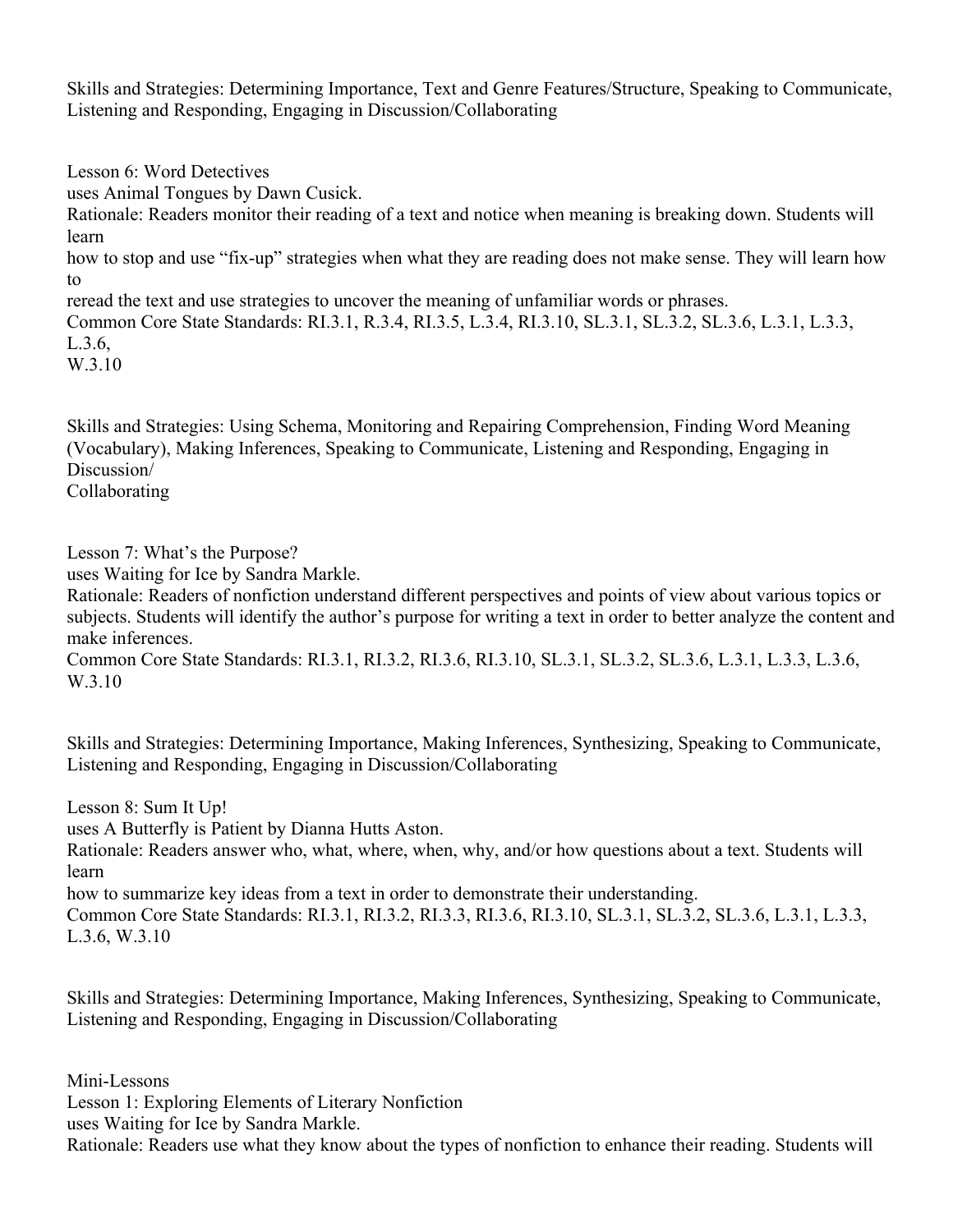discuss how understanding the purpose(s) and elements of literary nonfiction can deepen their appreciation and

understanding of these texts.

Common Core State Standards: RI.3.1, RI.3.2, RI.3.10, SL.3.1, SL.3.2, SL.3.6, L.3.1, L.3.3, L.3.6, W.3.10

Skills and Strategies: Visualizing, Using Schema, Determining Importance, Speaking to Communicate, Listening

and Responding, Engaging in Discussion/Collaborating

Lesson 2: Discovering Essential Ingredients in Biographies

uses Snowflake Bentley by Jacqueline Briggs Martin.

Rationale: Readers use what they know about the types of nonfiction to enhance their reading. Students will discuss how understanding the purpose and elements of a biography can deepen their understanding and appreciation of these texts.

Common Core State Standards: RI.3.1, RI.3.2, RI.3.10, SL.3.1, SL.3.2, SL.3.6, L.3.1, L.3.3, L.3.6, W.3.10

Skills and Strategies: Determining Importance, Making Inferences, Speaking to Communicate, Listening and Responding, Engaging in Discussion/Collaborating

Lesson 3: Paying Attention to Text Features in Reference Nonfiction

uses "Great White Sharks" by R.L. LoRé from the Nonfiction Shared Texts.

Rationale: Readers use what they know about the types of nonfiction to enhance their reading. Students will learn

how to use the text features found in reference nonfiction texts to deepen their understanding and appreciation of

these texts.

Common Core State Standards: RI.3.1, RI.3.5, RI.3.7, RI.3.10, SL.3.1, SL.3.2, SL.3.6, L.3.1, L.3.3, L.3.6, W.3.10

Skills and Strategies: Text and Genre Features/Structure, Using Schema, Questioning, Determining Importance,

Speaking to Communicate, Listening and Responding, Engaging in Discussion/Collaborating

Lesson 4: Reading Around the Page

uses "A Chimpanzee's Body" from Zoobooks®: Chimpanzees from the Nonfiction Shared Texts.

Rationale: Readers of nonfiction use information gleaned from the words and graphic or visual details to make meaning. Students will learn how to use the text features and paragraph structures of nonfiction reference texts to

help them understand and remember new information about a variety of topics.

Common Core State Standards: RI.3.1, RI.3.5, RI.3.7, RI.3.8, RI.3.10, SL.3.1, SL.3.2, SL.3.6, L.3.1, L.3.3, L.3.6,

W.3.10

Skills and Strategies: Determining Importance, Text and Genre Features/Structure, Synthesizing, Speaking to Communicate, Listening and Responding, Engaging in Discussion/Collaborating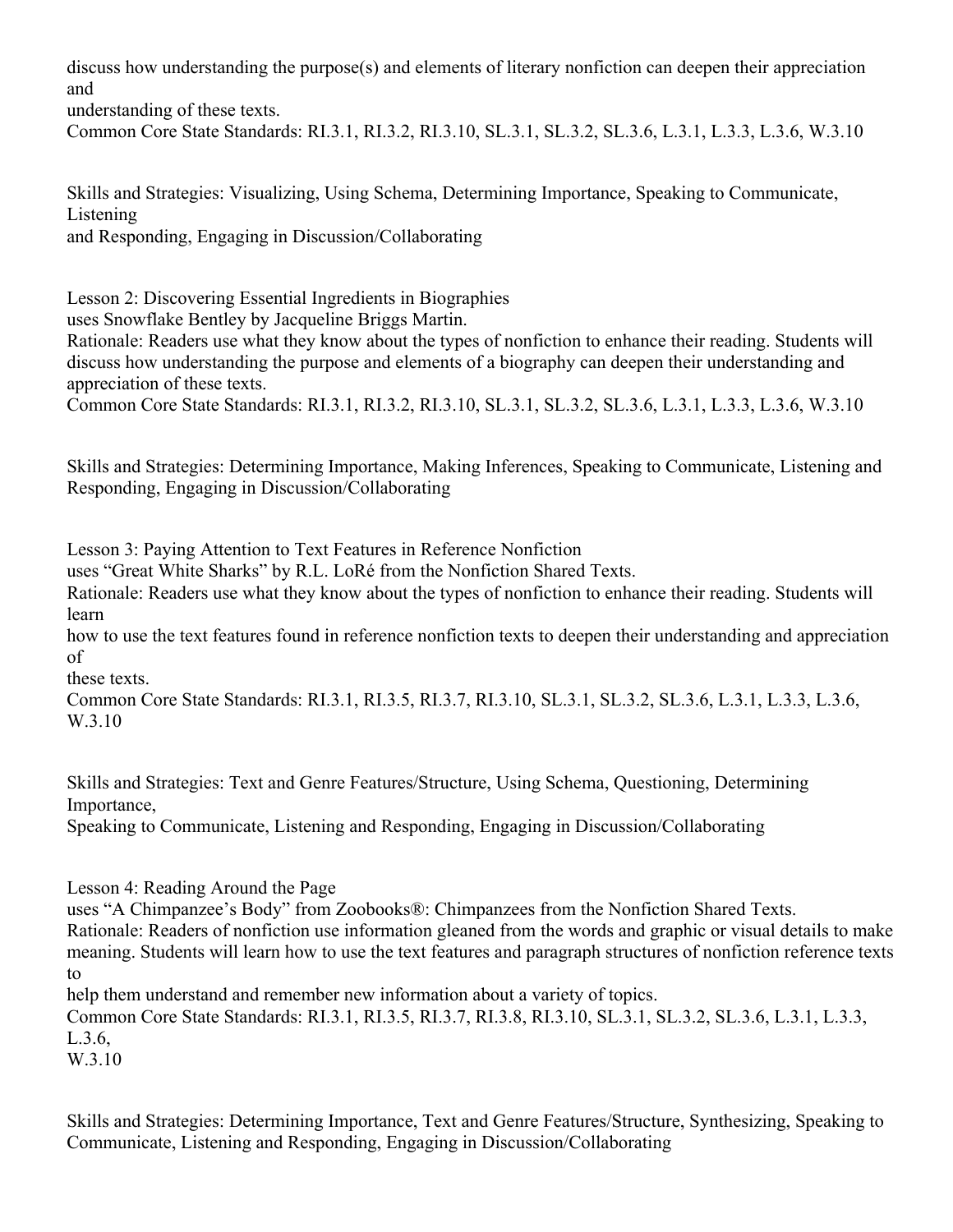Lesson 5: Keeping Track

uses "John F. Kennedy" by Laken and Jordan Haynie from the Nonfiction Shared Texts.

Rationale: Readers use their knowledge of nonfiction text structures to help sort and chunk important information.

Students will learn how to use the chronological text structure to determine what is important to pay attention to

when reading texts filled with many real-world facts.

Common Core State Standards: RI.3.1, RI.3.2, RI.3.3, RI.3.7, RI.3.10, SL.3.1, SL.3.2, SL.3.6, L.3.1, L.3.3, L.3.6,

W.3.2, W.3.10

Skills and Strategies: Determining Importance, Text and Genre Features/Structure, Speaking to Communicate, Listening and Responding, Engaging in Discussion/Collaborating

Lesson 6: Let's Compare!

uses "Chimpanzees and Humans" from Zoobooks®: Chimpanzees from the Nonfiction Shared Texts. Rationale: Readers use their knowledge of nonfiction text structures to help sort and chunk important information.

Students will learn how to use a comparison text structure to make connections and deepen their understanding.

Common Core State Standards: RI.3.1, RI.3.2, RI.3.8, RI.3.10, SL.3.1, SL.3.2, SL.3.6, L.3.1, L.3.3, L.3.6, W.3.10

Skills and Strategies: Text and Genre Features/Structure, Determining Importance, Using Schema, Making Inferences, Speaking to Communicate, Listening and Responding, Engaging in Discussion/Collaborating

Lesson 7: What's the Problem?

uses "New Hope for Beauty" by Karen Smith and Carey Moore from the Nonfiction Shared Texts. Rationale: Readers use their knowledge of nonfiction text structures to help sort and chunk important information.

Students will learn how to use the problem/solution text structure to focus their attention when reading and deepen

their understanding.

Common Core State Standards: RI.3.1, RI.3.2, RI.3.8, RI.3.10, SL.3.1, SL.3.2, SL.3.6, L.3.1, L.3.3, L.3.6, W.3.10

Skills and Strategies: Text and Genre Features/Structure, Determining Importance, Making Inferences, Speaking to

Communicate, Listening and Responding, Engaging in Discussion/Collaborating

Lesson 8: Describe It to Me!

uses "Chimpanzees Use Many Different Objects as Tools" from Zoobooks®: Chimpanzees from the Nonfiction

Shared Texts.

Rationale: Readers use their knowledge of nonfiction text structures to help sort and chunk important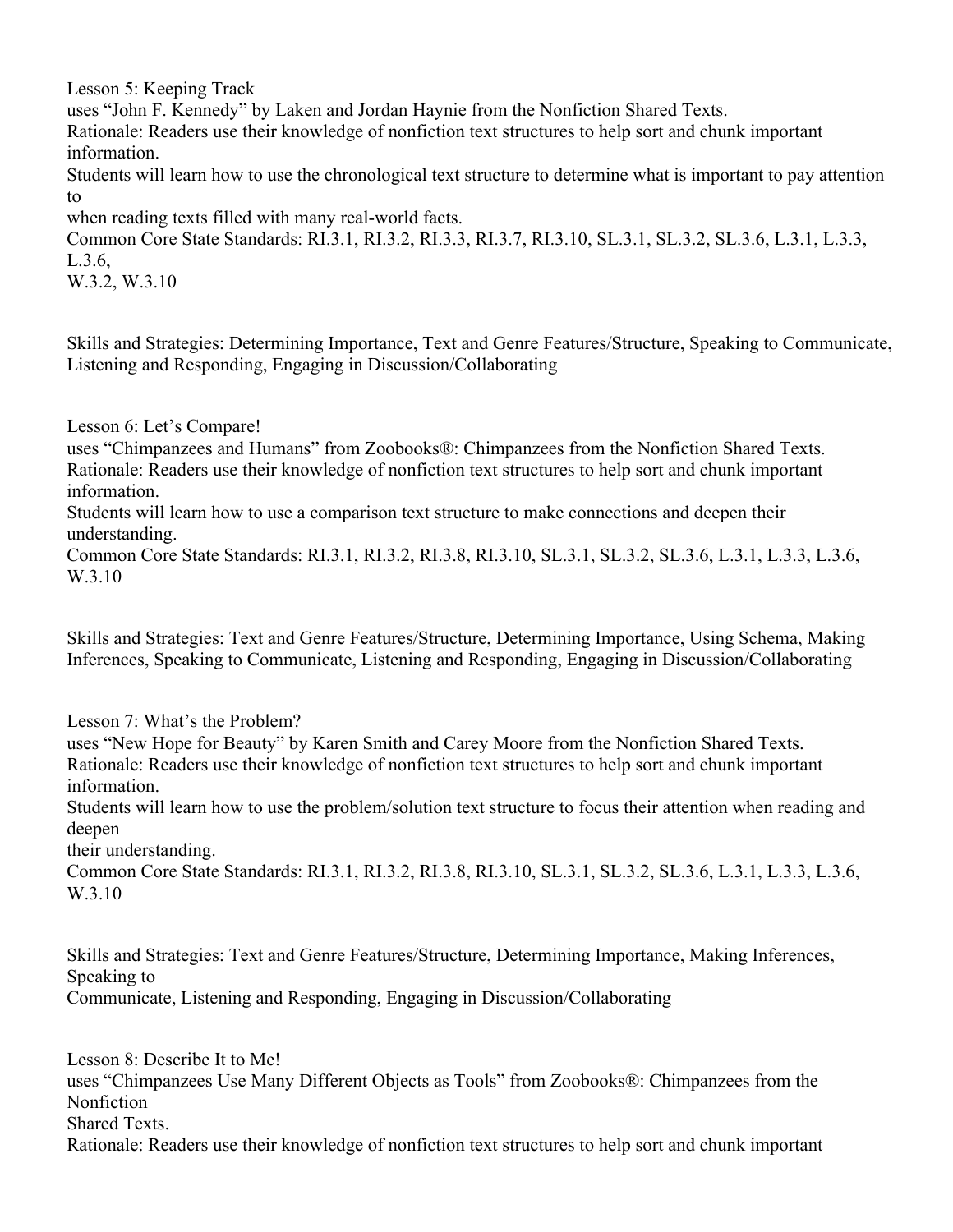information.

Students will learn how to use the description text structure to summarize the main idea(s) and supporting details to

demonstrate understanding.

Common Core State Standards: RI.3.1, RI.3.2, RI.3.8, RI.3.10, SL.3.1, SL.3.2, SL.3.6, L.3.1, L.3.3, L.3.6, W.3.10

Skills and Strategies: Text and Genre Features/Structure, Determining Importance, Making Inferences, Speaking to

Communicate, Listening and Responding, Engaging in Discussion/Collaborating

Lesson 9: Unlocking Meaning: Using What I Know

uses "New Hope for Beauty" by Karen Smith and Carey Moore from the Nonfiction Shared Texts. Rationale: Readers monitor for meaning and use "fix-up" strategies when what they are reading does not make sense or includes unfamiliar words or phrases. Students will learn how to notice when meaning is breaking down

and figure out the meaning of unfamiliar words by using context clues.

Common Core State Standards: RI.3.1, RI.3.4, L.3.4, RI.3.10, SL.3.1, SL.3.6, L.3.1, L.3.3, L.3.6, W.3.10

Skills and Strategies: Monitoring and Repairing Comprehension, Finding Word Meaning (Vocabulary), Using Schema, Making Inferences, Speaking to Communicate, Listening and Responding, Engaging in Discussion/ Collaborating

Lesson 10: What's the Author's Message?

uses "The Chimpanzee's Future" from Zoobooks®: Chimpanzees from the Nonfiction Shared Texts. Rationale: Readers of nonfiction understand different perspectives and points of view about various topics and subjects. Students will learn how to determine the author's purpose to better understand the content and make inferences about the message.

Common Core State Standards: RI.3.1, RI.3.2, RI.3.6, RI.3.10, SL.3.1, SL.3.2, SL.3.6, L.3.1, L.3.3, L.3.6, W.3.10

Skills and Strategies: Determining Importance, Making Inferences, Synthesizing, Speaking to Communicate, Listening and Responding, Engaging in Discussion/Collaborating

# **Integration of Career Readiness, Life Literacies and Key Skills**

Students will be exposed to different career choices in the selections for Nonfiction reading.

| CRP.K-12.CRP2 | Apply appropriate academic and technical skills.                                           |
|---------------|--------------------------------------------------------------------------------------------|
| CRP.K-12.CRP4 | Communicate clearly and effectively and with reason.                                       |
|               | Curiosity and a willingness to try new ideas (intellectual risk-taking) contributes to the |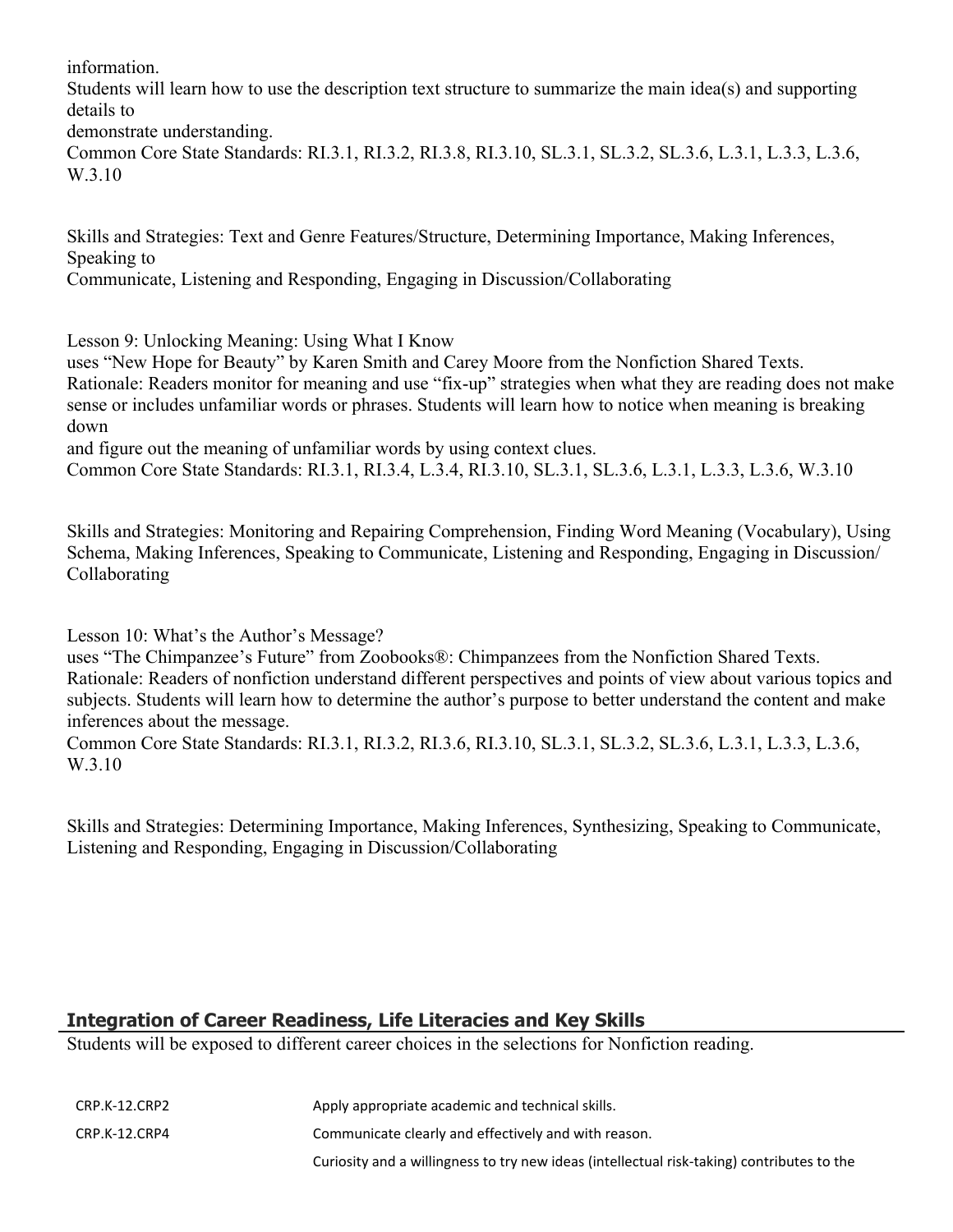|                      | development of creativity and innovation skills.                                                                            |
|----------------------|-----------------------------------------------------------------------------------------------------------------------------|
| CRP.K-12.CRP8        | Utilize critical thinking to make sense of problems and persevere in solving them.                                          |
| WRK.9.2.5.CAP.1      | Evaluate personal likes and dislikes and identify careers that might be suited to personal<br>likes.                        |
| <b>CRP.K-12.CRP7</b> | Employ valid and reliable research strategies.                                                                              |
| WRK.9.2.5.CAP.2      | Identify how you might like to earn an income.                                                                              |
| WRK.9.2.5.CAP.3      | Identify qualifications needed to pursue traditional and non-traditional careers and<br>occupations.                        |
|                      | Collaboration with individuals with diverse perspectives can result in new ways of thinking<br>and/or innovative solutions. |
| CRP.K-12.CRP1        | Act as a responsible and contributing citizen and employee.                                                                 |

#### **Technology and Design Integration**

Students will interact with the lesson through the use of the Smartboard, document camera and chromebooks.

| CS.3-5.8.1.5.CS.2 | Model how computer software and hardware work together as a system to accomplish<br>tasks.                                                       |
|-------------------|--------------------------------------------------------------------------------------------------------------------------------------------------|
|                   | Software and hardware work together as a system to accomplish tasks (e.g., sending,<br>receiving, processing, and storing units of information). |
|                   | Shared features allow for common troubleshooting strategies that can be effective for<br>many systems.                                           |
| CS.3-5.8.1.5.CS.3 | Identify potential solutions for simple hardware and software problems using common<br>troubleshooting strategies.                               |

# **Interdisciplinary Connections**

Mentor Texts and individual levled reading choices in the nonfiction genre make natural connections to the disciplines in science, social studies, technology, math and the arts.

Nonfictional connections to STEM will be explored by the teacher in collaboration with the STEM teacher.

|                        | Engaging in Argument from Evidence                                                                                                                     |
|------------------------|--------------------------------------------------------------------------------------------------------------------------------------------------------|
|                        | Human activities affect environmental characteristics of places or regions resulting in<br>positive and negative impacts.                              |
|                        | Make a claim about the merit of a solution to a problem by citing relevant evidence about<br>how it meets the criteria and constraints of the problem. |
| SCI.3-ESS3-1           | Make a claim about the merit of a design solution that reduces the impacts of climate<br>change and/or a weather-related hazard.                       |
| SOC.6.3.5. Civics PD.1 | Develop an action plan that addresses issues related to climate change and share with<br>school and/or community members.                              |
|                        | Effective conflict resolution is possible when evidence, diverse perspectives, and<br>intended/unintended consequences are considered.                 |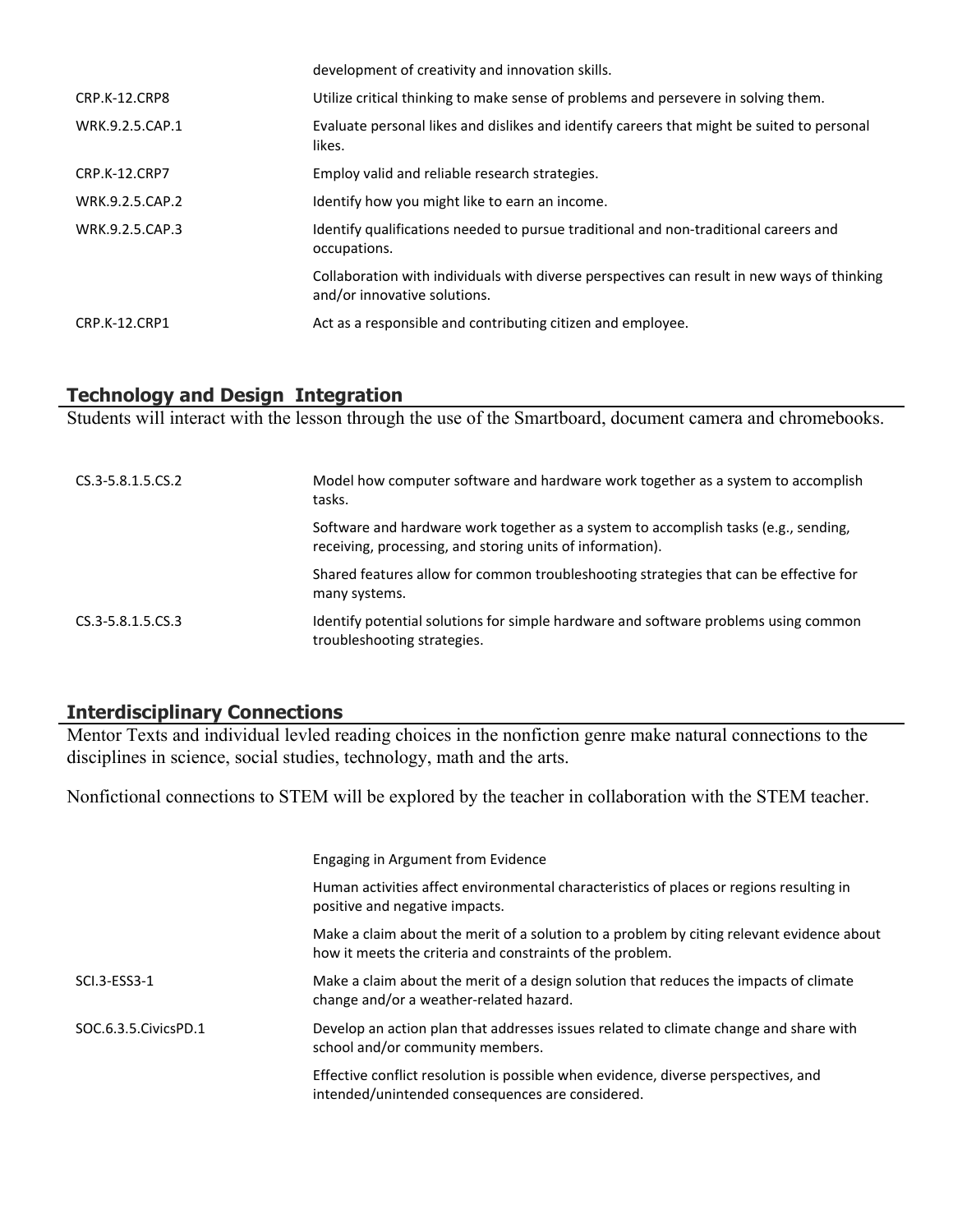- Understand that gifted students, just like all students, come to school to learn and be challenged.
- Pre-assess your students. Find out their areas of strength as well as those areas you may need to address before students move on.
- Consider grouping gifted students together for at least part of the school day.
- Plan for differentiation. Consider pre-assessments, extension activities, and compacting the curriculum.
- Use phrases like "You've shown you don't need more practice" or "You need more practice" instead of words like "qualify" or "eligible" when referring to extension work.
- Encourage high-ability students to take on challenges. Because they're often used to getting good grades, gifted students may be risk averse.
- **Definitions of Differentiation Components**:
	- o Content the specific information that is to be taught in the lesson/unit/course of instruction.
	- o Process how the student will acquire the content information.
	- o Product how the student will demonstrate understanding of the content.
	- o Learning Environment the environment where learning is taking place including physical location and/or student grouping

#### **Differentiation occurring in this unit:**

Leveled readers

Individual book choices

Higher level questioning

grouping

# **Modifications & Accommodations**

Refer to QSAC EXCEL SMALL SPED ACCOMMOCATIONS spreadsheet in this discipline.

#### **Modifications and Accommodations used in this unit:**

Student Strengths and weaknesses will be assessed and monitored, and individualized/differentiated learning will be assigned as appropriate.

IEP and 504 accommodations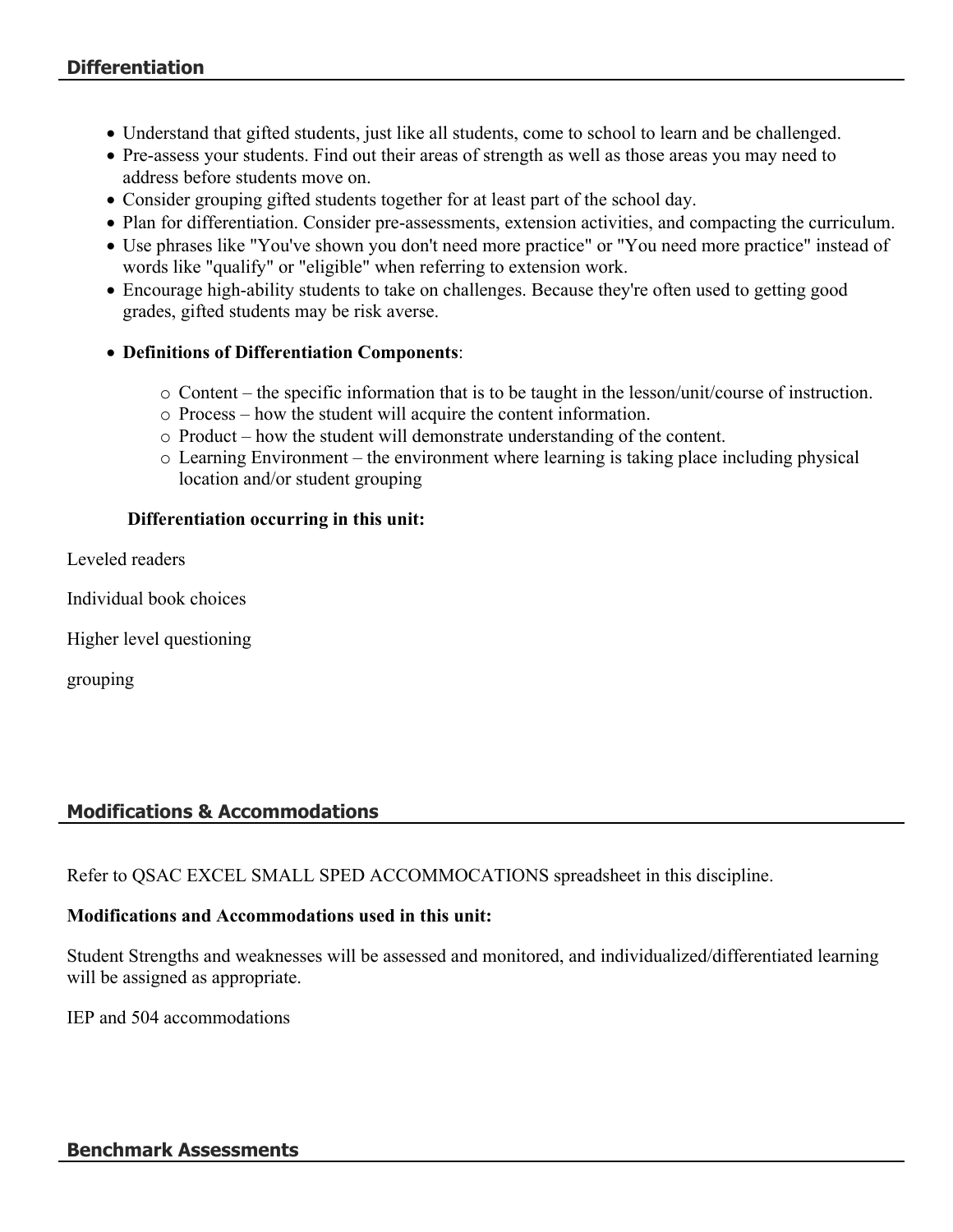**Benchmark Assessments** are given periodically (e.g., at the end of every quarter or as frequently as once per month) throughout a school year to establish baseline achievement data and measure progress toward a standard or set of academic standards and goals.

#### **Schoolwide Benchmark assessments:**

Aimsweb benchmarks 3X a year

Linkit Benchmarks 3X a year

DRA

#### **Additional Benchmarks used in this unit:**

DRA

Aimsweb

Linkit testing 3 times a year.

# **Formative Assessments**

Assessment allows both instructor and student to monitor progress towards achieving learning objectives, and can be approached in a variety of ways. **Formative assessment** refers to tools that identify misconceptions, struggles, and learning gaps along the way and assess how to close those gaps. It includes effective tools for helping to shape learning, and can even bolster students' abilities to take ownership of their learning when they understand that the goal is to improve learning, not apply final marks (Trumbull and Lash, 2013). It can include students assessing themselves, peers, or even the instructor, through writing, quizzes, conversation, and more. In short, formative assessment occurs throughout a class or course, and seeks to improve student achievement of learning objectives through approaches that can support specific student needs (Theal and Franklin, 2010, p. 151).

#### **Formative Assessments used in this unit:**

Worksheets associated with the unit

**Discussion** 

Teacher conference

Teacher made assessments

Anecdotal records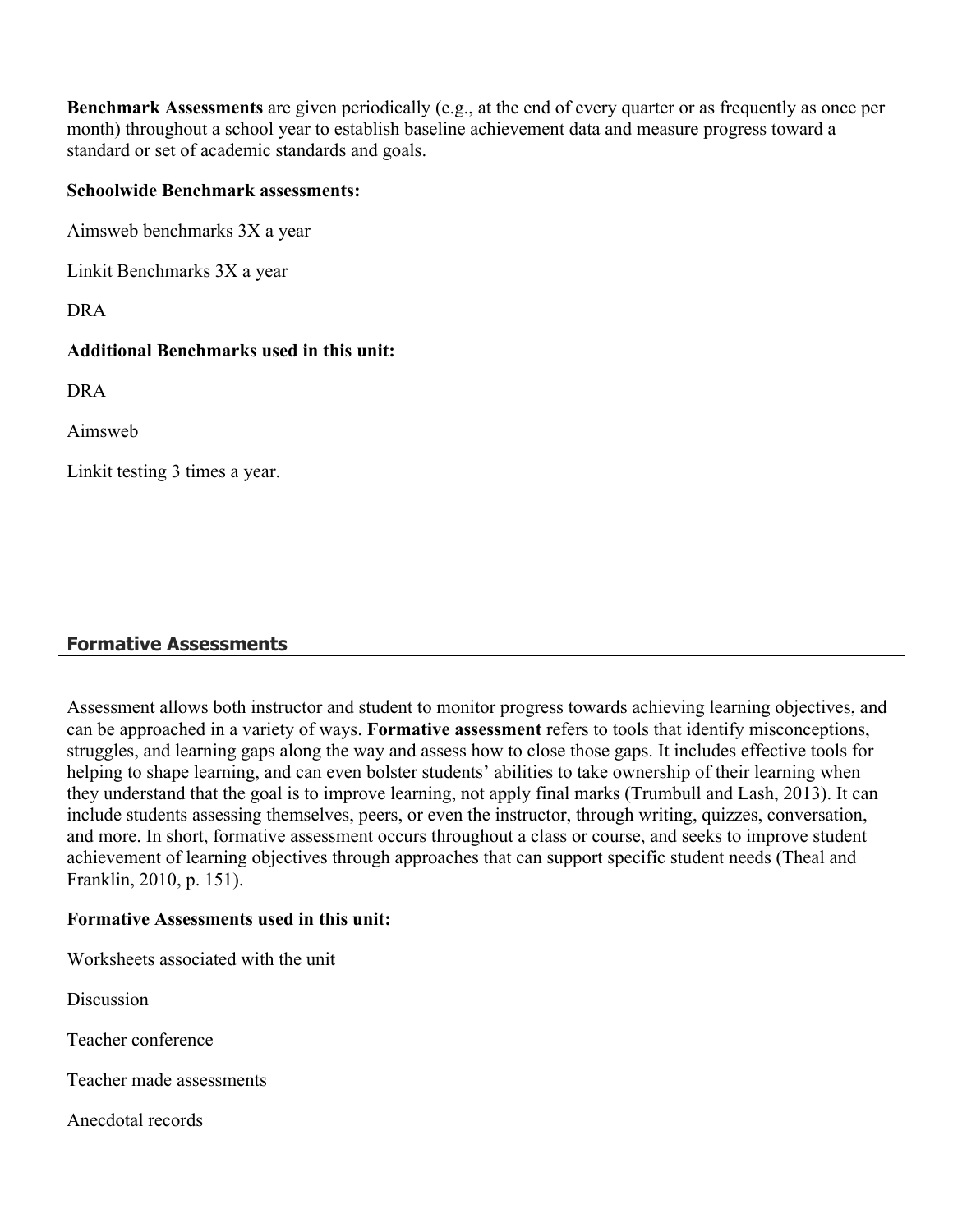#### **Summative Assessments**

**Summative assessments** evaluate student learning, knowledge, proficiency, or success at the conclusion of an instructional period, like a unit, course, or program. Summative assessments are almost always formally graded and often heavily weighted (though they do not need to be). Summative assessment can be used to great effect in conjunction and alignment with formative assessment, and instructors can consider a variety of ways to combine these approaches.

#### **Summative assessments for this unit:**

Students will read the articles "Owls Are Mysterious Creatures" and "Different Kinds of Owls" from Zoobooks®: Owls in order to answer selected and constructed response questions.

Assessments associated with unit

Teacher made assessments

# **Instructional Materials**

Schoolwide, Inc. "READING: Nonfiction" teacher unit of instructcion

**Mentor Texts Animal Tongues by Dawn Cusick A Butterfly Is Patient by Dianna Hutts Aston Chimpanzees by Katie Marsico Look to the North: A Wolf Pup Diary by Jean Craighead George Snowflake Bentley by Jacqueline Briggs Martin Waiting for Ice by Sandra Markle Nonfiction Shared Texts "A Chimpanzee's Body" from Zoobooks®: Chimpanzees (Lexile Level: 890L) "The Chimpanzee's Future" from Zoobooks®:**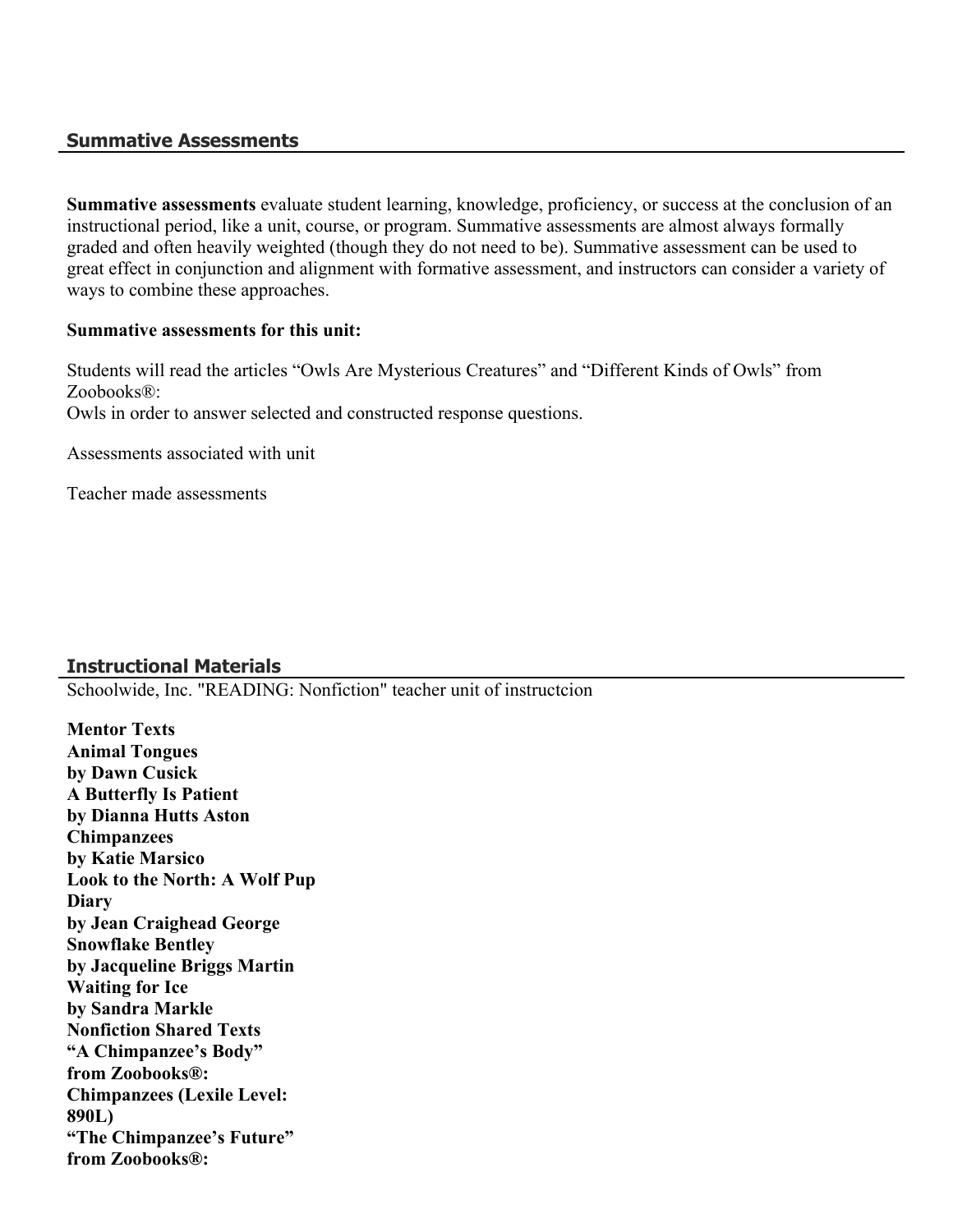**Chimpanzees (Lexile Level: 1010L) "Chimpanzees and Humans" from Zoobooks®: Chimpanzees (Lexile Level: 890L) "Chimpanzees Use Many Different Objects as Tools" from Zoobooks®: Chimpanzees (Lexile Level: 840L) "George Washington" by Laken and Jordan Haynie (Lexile Level: 780L) "Great White Sharks" by R.L. LoRé (Lexile Level: 910L) "John F. Kennedy" by Laken and Jordan Haynie (Lexile Level: 880L) "Maple Syrup" by Tom Kerr (Lexile Level: 1000L) "New Hope for Beauty" by Karen Smith and Carey Moore (Lexile Level: 1280L) "Why Leaves Change Colors" by Tina Musial (Lexile Level: 800L)**

Leveled readers to accommodate choice and differentiation

#### **Standards**

| CCSS.ELA-Literacy.RL.3.1 | Ask and answer questions to demonstrate understanding of a text, referring explicitly to<br>the text as the basis for the answers.                                                                      |
|--------------------------|---------------------------------------------------------------------------------------------------------------------------------------------------------------------------------------------------------|
| CCSS.ELA-Literacy.RL.3.2 | Recount stories, including fables, folktales, and myths from diverse cultures; determine<br>the central message, lesson, or moral and explain how it is conveyed through key details in<br>the text.    |
| CCSS.ELA-Literacy.RL.3.3 | Describe characters in a story (e.g., their traits, motivations, or feelings) and explain how<br>their actions contribute to the sequence of events.                                                    |
| CCSS.ELA-Literacy.RL.3.4 | Determine the meaning of words and phrases as they are used in a text, distinguishing<br>literal from nonliteral language.                                                                              |
| CCSS.ELA-Literacy.RL.3.5 | Refer to parts of stories, dramas, and poems when writing or speaking about a text, using<br>terms such as chapter, scene, and stanza; describe how each successive part builds on<br>earlier sections. |
| CCSS.ELA-Literacy.RL.3.6 | Distinguish their own point of view from that of the narrator or those of the characters.                                                                                                               |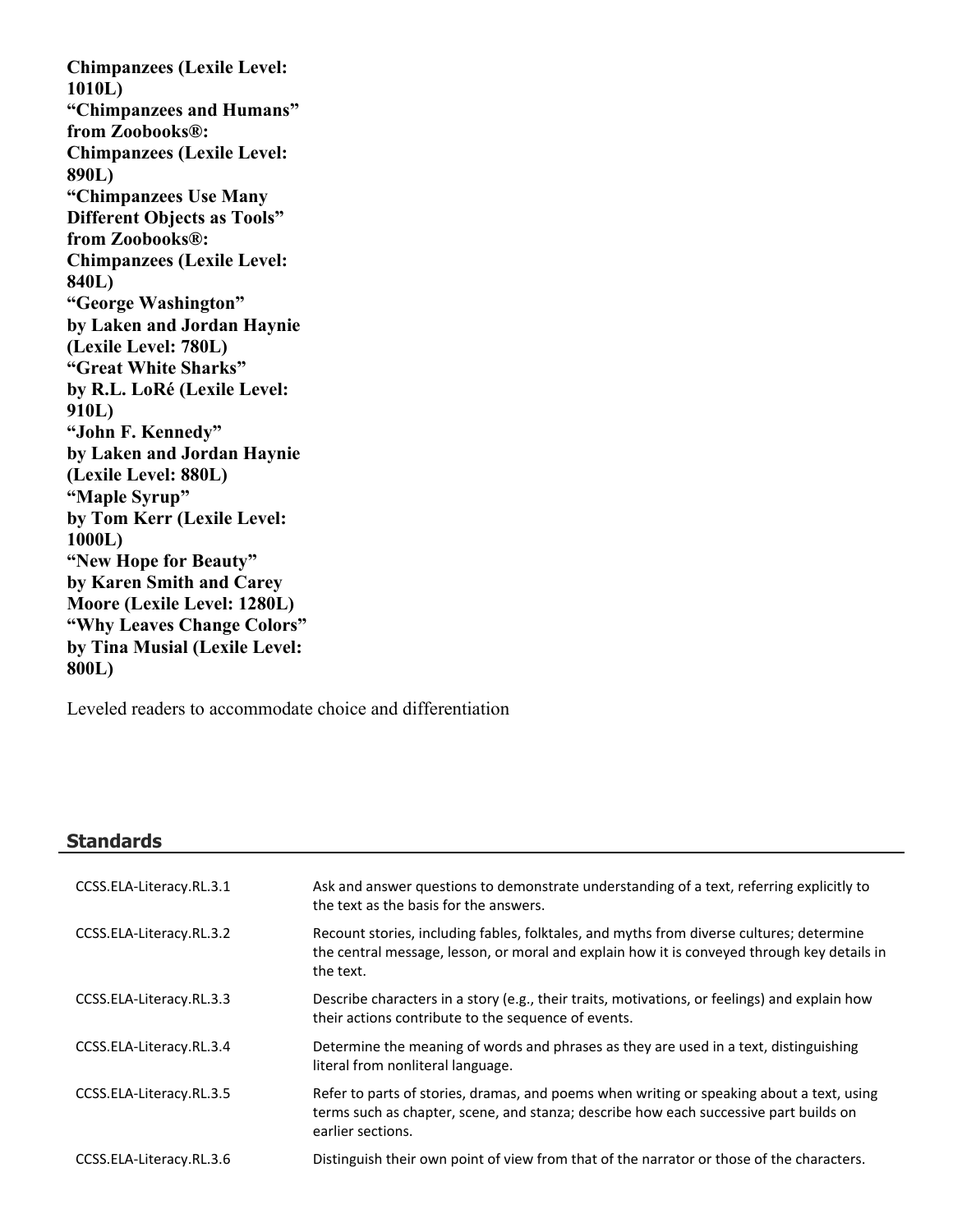| CCSS.ELA-Literacy.RL.3.7   | Explain how specific aspects of a text's illustrations contribute to what is conveyed by the<br>words in a story (e.g., create mood, emphasize aspects of a character or setting).                                          |
|----------------------------|-----------------------------------------------------------------------------------------------------------------------------------------------------------------------------------------------------------------------------|
| CCSS.ELA-Literacy.RL.3.8   | (Not applicable to literature)                                                                                                                                                                                              |
| CCSS.ELA-Literacy.RL.3.10  | By the end of the year, read and comprehend literature, including stories, dramas, and<br>poetry, at the high end of the grades 2-3 text complexity band independently and<br>proficiently.                                 |
| CCSS.ELA-Literacy.W.3.2    | Write informative/explanatory texts to examine a topic and convey ideas and information<br>clearly.                                                                                                                         |
| CCSS.ELA-Literacy.W.3.2.a  | Introduce a topic and group related information together; include illustrations when<br>useful to aiding comprehension.                                                                                                     |
| CCSS.ELA-Literacy.W.3.2.b  | Develop the topic with facts, definitions, and details.                                                                                                                                                                     |
| CCSS.ELA-Literacy.W.3.2.c  | Use linking words and phrases (e.g., also, another, and, more, but) to connect ideas within<br>categories of information.                                                                                                   |
| CCSS.ELA-Literacy.W.3.2.d  | Provide a concluding statement or section.                                                                                                                                                                                  |
| CCSS.ELA-Literacy.W.3.10   | Write routinely over extended time frames (time for research, reflection, and revision) and<br>shorter time frames (a single sitting or a day or two) for a range of discipline-specific tasks,<br>purposes, and audiences. |
| CCSS.ELA-Literacy.SL.3.1   | Engage effectively in a range of collaborative discussions (one-on-one, in groups, and<br>teacher-led) with diverse partners on grade 3 topics and texts, building on others' ideas<br>and expressing their own clearly.    |
| CCSS.ELA-Literacy.SL.3.1.a | Come to discussions prepared, having read or studied required material; explicitly draw on<br>that preparation and other information known about the topic to explore ideas under<br>discussion.                            |
| CCSS.ELA-Literacy.SL.3.1.b | Follow agreed-upon rules for discussions (e.g., gaining the floor in respectful ways,<br>listening to others with care, speaking one at a time about the topics and texts under<br>discussion).                             |
| CCSS.ELA-Literacy.SL.3.1.c | Ask questions to check understanding of information presented, stay on topic, and link<br>their comments to the remarks of others.                                                                                          |
| CCSS.ELA-Literacy.SL.3.1.d | Explain their own ideas and understanding in light of the discussion.                                                                                                                                                       |
| CCSS.ELA-Literacy.SL.3.2   | Determine the main ideas and supporting details of a text read aloud or information<br>presented in diverse media and formats, including visually, quantitatively, and orally.                                              |
| CCSS.ELA-Literacy.SL.3.4   | Report on a topic or text, tell a story, or recount an experience with appropriate facts and<br>relevant, descriptive details, speaking clearly at an understandable pace.                                                  |
| CCSS.ELA-Literacy.SL.3.6   | Speak in complete sentences when appropriate to task and situation in order to provide<br>requested detail or clarification.                                                                                                |
| CCSS.ELA-Literacy.L.3.1    | Demonstrate command of the conventions of standard English grammar and usage when<br>writing or speaking.                                                                                                                   |
| CCSS.ELA-Literacy.L.3.1.a  | Explain the function of nouns, pronouns, verbs, adjectives, and adverbs in general and<br>their functions in particular sentences.                                                                                          |
| CCSS.ELA-Literacy.L.3.1.b  | Form and use regular and irregular plural nouns.                                                                                                                                                                            |
| CCSS.ELA-Literacy.L.3.1.c  | Use abstract nouns (e.g., childhood).                                                                                                                                                                                       |
| CCSS.ELA-Literacy.L.3.1.d  | Form and use regular and irregular verbs.                                                                                                                                                                                   |
| CCSS.ELA-Literacy.L.3.1.e  | Form and use the simple (e.g., I walked; I walk; I will walk) verb tenses.                                                                                                                                                  |
| CCSS.ELA-Literacy.L.3.1.f  | Ensure subject-verb and pronoun-antecedent agreement.                                                                                                                                                                       |
| CCSS.ELA-Literacy.L.3.1.g  | Form and use comparative and superlative adjectives and adverbs, and choose between<br>them depending on what is to be modified.                                                                                            |